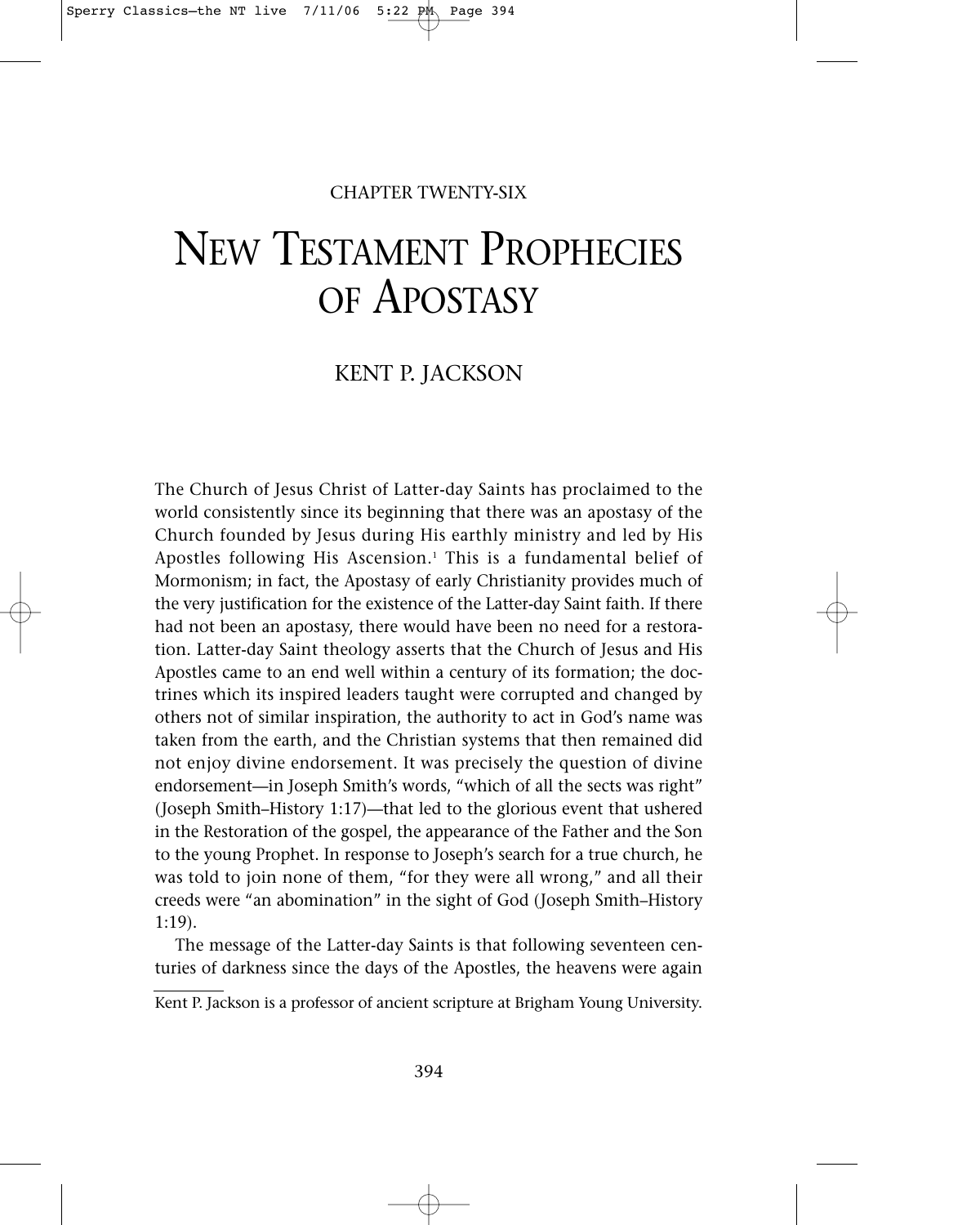opened, divinely authored doctrines were revealed anew, the authority to speak and act in God's name was brought back to earth, and the Church of Jesus Christ was established by divine command.

#### **PROPHECIES ABOUT APOSTASY**

Possibly the best single witness of the Apostasy of New Testament Christianity is the New Testament itself. In it there are several statements made by Jesus and His Apostles about the future of their work. Though they labored with great zeal to bring souls to the Lord and establish the Church throughout the world, still their prophetic utterances concerning the end result of their efforts foretold tragedy. In short, they knew that the Church would fall into apostasy shortly after their time, and they bore candid testimony of that fact. In this study I will examine selected prophetic passages in which Jesus and His Apostles foretold the falling of the Church or events associated with it.

*Matthew 24:5, 9–11.* One of the most significant sermons of the Savior is that which is recorded in Matthew 24–25, the so-called Olivet Discourse. In response to questions of the Twelve regarding the destruction of the temple and the destruction of the world (see also Joseph Smith–Matthew 1:4, 21), Jesus prophesied of events that would transpire in the near and distant future. Matthew 24:9–11 records a prophecy of great importance concerning the future of the Church: "Then shall they deliver you up to be afflicted, and shall kill you: and ye shall be hated of all nations for my name's sake. And then shall many be offended, and shall betray one another, and shall hate one another. And many false prophets shall rise, and shall deceive many."2

The Joseph Smith–Matthew rendering of this passage places it clearly in the context of the last days of the early Church (see Joseph Smith– Matthew 1:4–21). A number of important statements are contained in these verses. Verse 9 foretells the fate of the Apostles themselves: affliction, hatred, and death for Christ's sake. The only scripturally attested fulfillment of the martyrdom prophecy is the death of James at the hands of Herod Agrippa I (see Acts 12:1–2), but early Christian tradition tells of similar fates for other Apostles.<sup>3</sup> Yet the killing of the Apostles was not the cause of the Apostasy. Other references clearly teach that Christianity died from an internal wound, the rejection of true doctrine by the members of the Church. Still, the death of those who alone held the authority to lead the Church could only mean the death of the Church itself.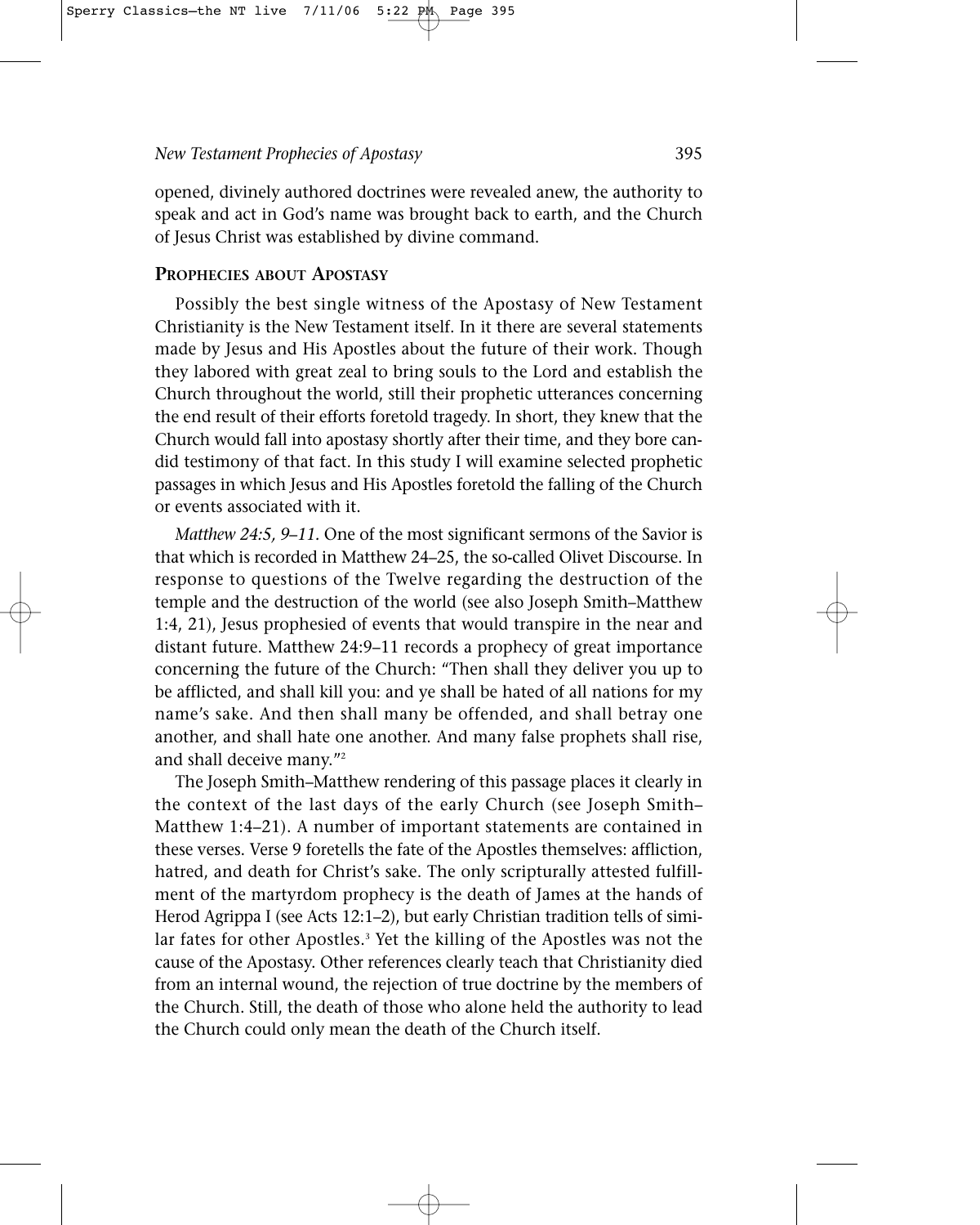Verse 10 provides a valuable prophecy of the rejection of truth by the Saints. Unfortunately, the King James translation obscures its intended meaning beyond recognition with the phrase "Then shall many be offended." In the New International Version (NIV), a highly recommendable recent translation, we read, "At that time many will turn away from the faith." From the Phillips Modern English Version: "Then comes the time when many will lose their faith." The Greek verb *skandalízo* in the passive voice as here (a third person plural, future tense), means, in a theological sense, "to give up one's faith" or "fall into sin." "Many," the Savior foretells, will do it at that day.

Verse 11 records an additional prophecy, namely, that many false prophets would arise and would "deceive *many*" (emphasis added). Recall that the historical context here is the last days of the apostolic era, when the Apostles would be afflicted, hated, and killed (see Matthew 24:9). Taking their places would be what the Savior calls "many false prophets" (Matthew 24:11). The related passage in verse 5, which Joseph Smith–Matthew places clearly in the early Christian period (see Joseph Smith–Matthew 1:6), is also significant: "For many shall come in my name, saying, I am Christ; and shall deceive many." Notice that there would be *many* false Christs, and, like the false prophets, they would deceive *many.* One can only lament the fact that the available sources, scriptural or nonscriptural, do not give us a complete history of the fulfillment of these words.

*Acts 20:29–31.* On his way from Greece to Jerusalem at the end of his third missionary journey, the Apostle Paul stopped at the city of Miletus and called for the elders of nearby Ephesus. On their arrival he gave an important address of which Luke records only excerpts (see Acts 20:18–35). The prophecy relevant to the future of the Church reads as follows: "For I know this, that after my departing shall grievous wolves enter in among you, not sparing the flock. Also of your own selves shall men arise, speaking perverse things, to draw away disciples after them. Therefore watch, and remember, that by the space of three years I ceased not to warn every one night and day with tears" (Acts 20:29–31).

Paul warned the elders of Asia that following his departure, forces would damage the Church from without and within. From without, "grievous wolves" would invade the Church and would not spare the flock. At this point in Paul's career, he had experienced years of trouble with Judaizers trying to gain influence among his converts. Perhaps it was similar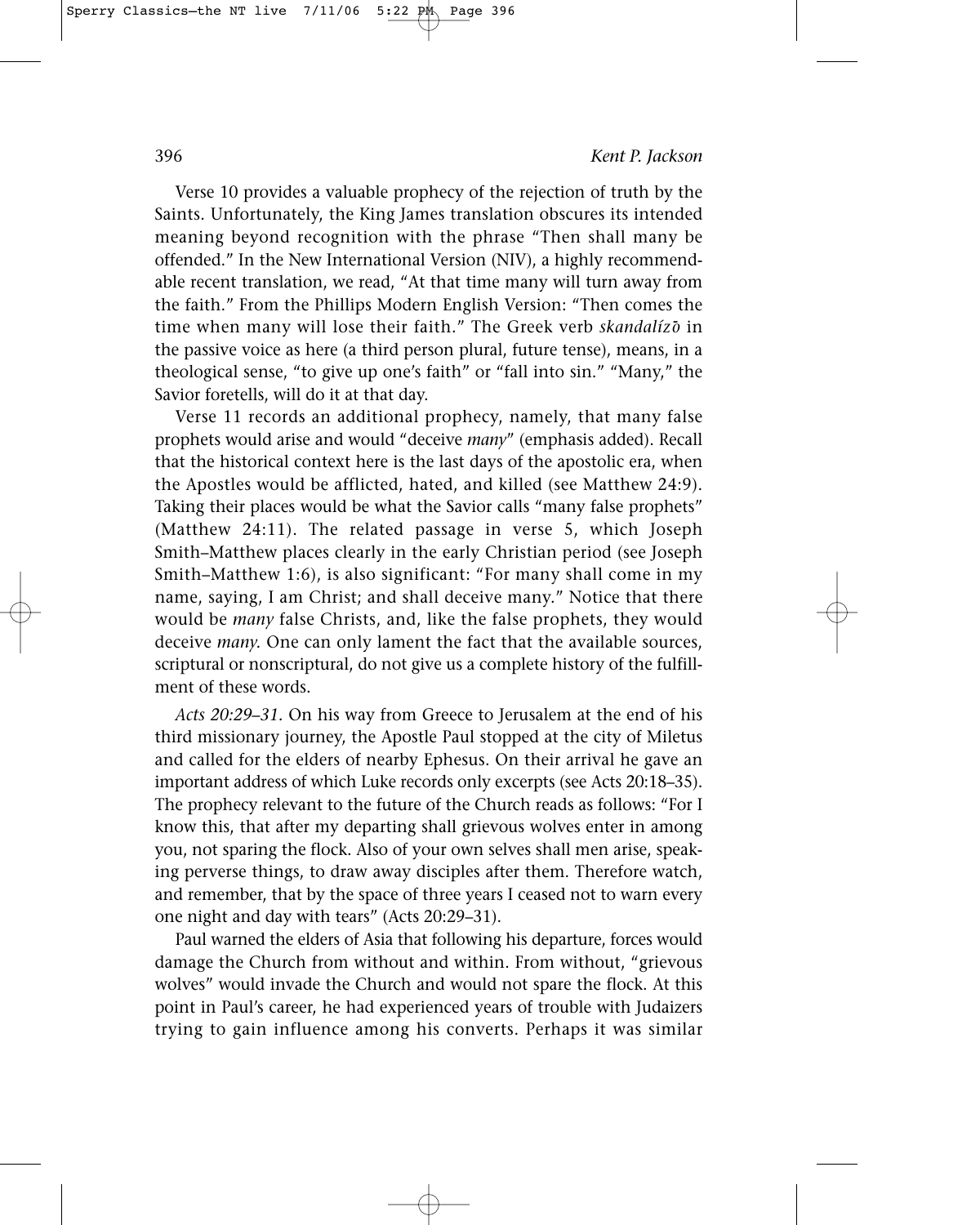infiltration of apostate forces that Paul foresaw. It should be recalled that the Judaizers, who had already had great success opposing Paul (for example, see Galatians 1:6), were members of the Church. In spite of the wolf metaphor, what is being alluded to here is undoubtedly not physical attack or external persecution. Instead, Paul is describing the entering of evil forces *into* the Church and their gaining power over the Saints. This is borne out as Paul continues by telling of those who were part of the Asian Church—and who were perhaps in Paul's audience at that very moment who would, in an effort to draw away disciples to themselves, "distort the truth" (Acts 20:30, NIV).

Paul ends his tragic prophecy by testifying that for three years he had warned the Asian Saints constantly, "with tears" (Acts 20:31). Similarly, in his great prophecy of apostasy in 2 Thessalonians, which will be examined next, he also bore witness to the Saints that he had warned them well of the coming fall (see 2 Thessalonians 2:5).

*2 Thessalonians 2:1–12.* The Thessalonian letters are Paul's most eschatological in emphasis. In the first letter, Paul cleared up a doctrinal misunderstanding concerning the status of those who had died prior to the Second Coming of Jesus. In the second, he had to respond to a much greater doctrinal problem, the belief among the Thessalonian Saints that the "day of Christ" was "at hand" (2 Thessalonians 2:2). We do not know the details of the problem in Thessalonika, nor do we know its origin. The Greek verbal conjugation *enesteken*, translated as "at hand" in the King James Bible, has been rendered in a variety of ways in other translations. The basic meaning of the word is "is present," so perhaps the reading "has come" (RSV), or something similar to it as found in the majority of the versions, is more accurate than the ambiguous "at hand."4 Whatever the exact misunderstanding of the Thessalonians may have been, Paul responded clearly that the day of Christ's coming would not take place until the "falling away" and the revelation of the "man of sin," "the son of perdition" (2 Thessalonians 2:3).

The King James words "falling away" are translated from the Greek noun *apostasía,* from which we get our word *apostasy,* which is equal in meaning to it. Whereas the term "falling away" may give the incorrect impression of a process of drifting or gradually losing ground, the original term means something much more drastic. Some modern translations use "the rebellion" (NIV, RSV), "rejection of God" (Phillips), or "the Great Revolt" (JB). The two Greek elements combined in *apostasía* are the verb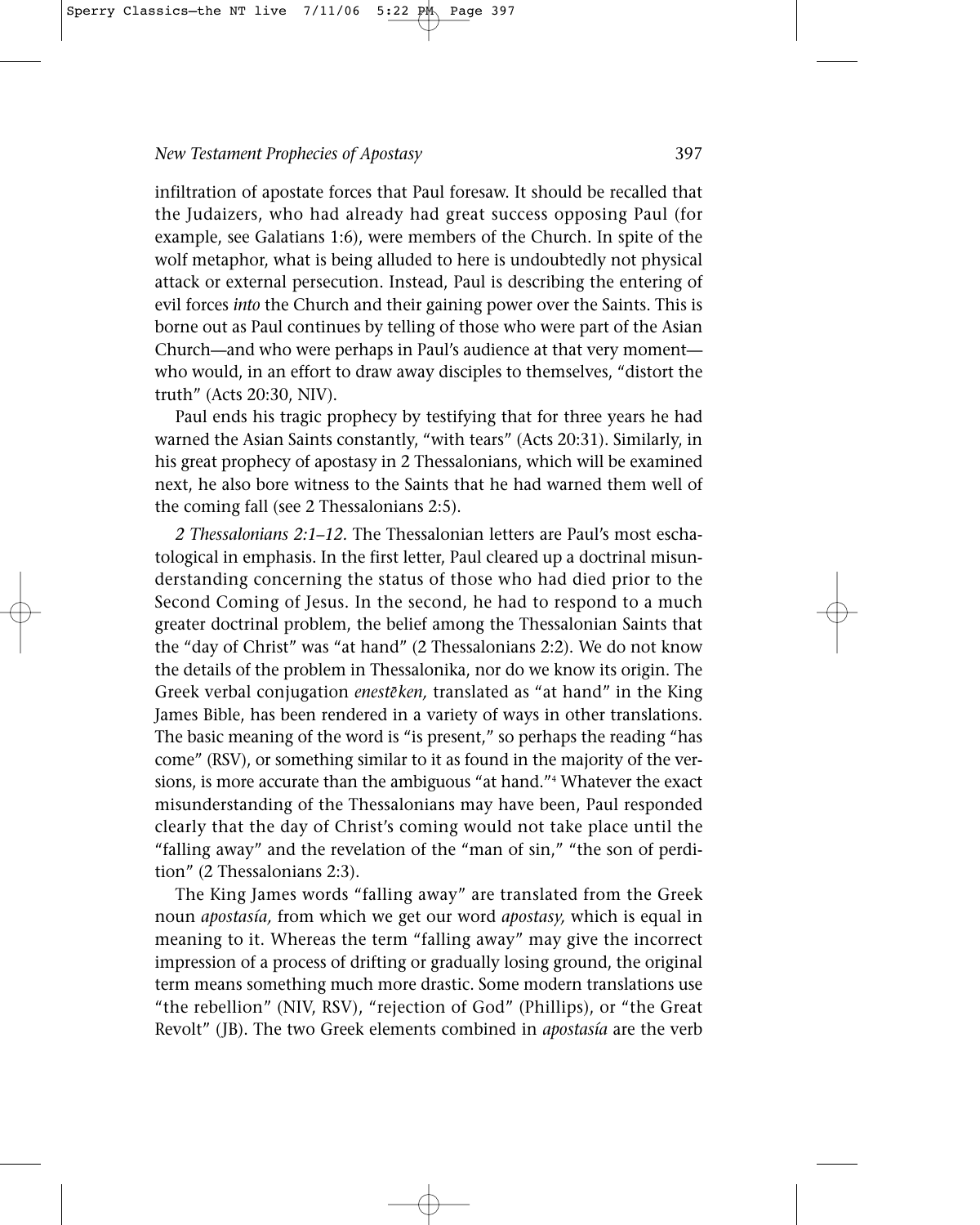*hístemi,* "to stand," and *apo,* "away from"; the basic meaning of the word is "rebellion." Semantically, ancient sources use the term to describe political rebellion and revolution.<sup>5</sup> What Paul was describing in the future of Christianity was a rebellion against God and His position in the Church. And, as he wrote in the following verses, the rebellion would succeed. The chief feature of this time of rebellion would be the triumph of the "man of sin." Paul wrote: "Let no man deceive you by any means: for that day shall not come, except there come a falling away first, and that man of sin be revealed, the son of perdition; who opposeth and exalteth himself above all that is called God, or that is worshipped; so that he as God sitteth in the temple of God, shewing himself that he is God" (2 Thessalonians  $2:3-4$ ).

Latter-day Saint commentators generally equate the "man of sin" mentioned in these verses with Satan, an interpretation with which I certainly concur.6 As part of the rebellion, as Paul noted, Satan would be made manifest. He would exalt himself over all that is called divine and would assume the place of God in the Church, supplanting God in that position. The metaphorical term "temple," referring to the Church, is used by Paul also in 1 Corinthians 3:16 and Ephesians 2:21.7 Of historical and theological significance is the fact that in Paul's prophecy the Church survives. But God is not at its head, making that church—following the appearance in it of Satan—no longer the Church of God.

Paul's words correspond well with evidence that we have from other scriptures. When the Lord appeared to Joseph Smith in the spring of 1820, He told the young Prophet that all of the Christian churches of his day were "wrong" (Joseph Smith–History 1:19). The Book of Mormon prophet Nephi envisioned in the latter days following the Restoration only *two* churches: "the church of the Lamb of God" and "the church of the devil" (1 Nephi 14:10). Since whoever does not belong to "the church of the Lamb of God" belongs to "the church of the devil," as Nephi announced, *all* false religion and all wickedness would be classified as "the church of the devil" by Nephi's definition. Paul told us the same thing as he foretold the "man of sin" replacing God at the head of the Church in the era of the rebellion.

To say that apostate Christianity has at its head Satan sitting in the place of God is not to say that all that is in it is satanic. Indeed, Latter-day Saints should rejoice—as the heavens undoubtedly do—at the great works of righteousness and faith, and the leavening influence on the world, of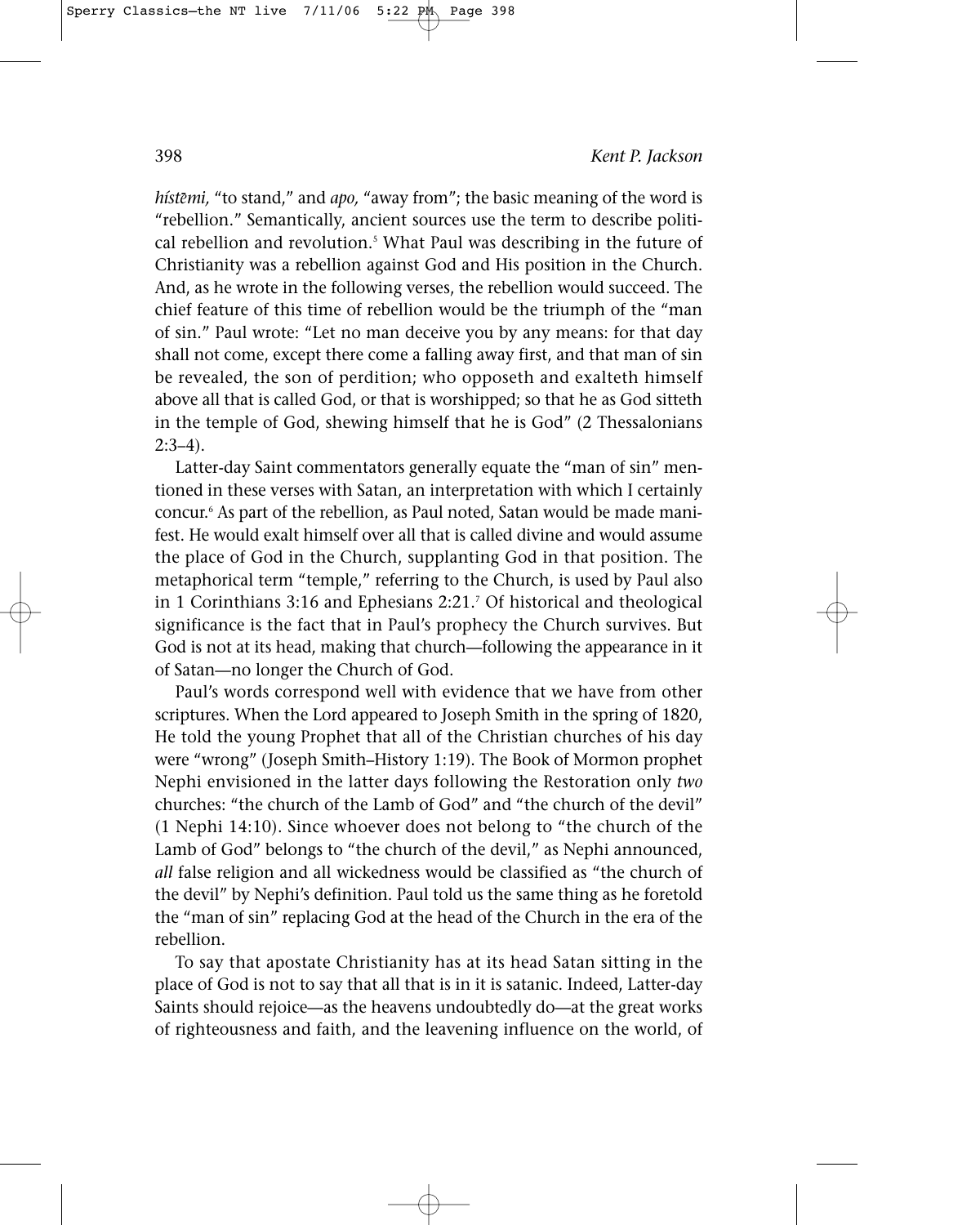those whose lives are touched in any degree by Christ. But it is only in The Church of Jesus Christ of Latter-day Saints, which the Lord himself has proclaimed to be "the only true and living church upon the face of the whole earth" (D&C 1:30), that "the power of God unto salvation" (Romans 1:16) is found. The Restoration of the fulness of the gospel, with its priesthood and other blessings, took place because it is only in *its* light that salvation in its true sense is possible to mankind. While these are absent as Satan sits enthroned in what was once the Lord's Church, Satan's goal of hindering God's children from returning to their Father's glory is realized. How appropriate, therefore, is Paul's description of him sitting in the place of God in the church of the *apostasía.*

In the next verse, Paul punctuated his prophecy by reminding the Saints that he had taught them of the Apostasy and the coming of Satan into the Church when he had been with them personally: "Remember ye not, that, when I was yet with you, I told you these things?" (2 Thessalonians 2:5). But his message did not stop there. Even at that time, said Paul, the "man of sin" was being restrained "from appearing before his appointed time" (2 Thessalonians 2:6, JB). "For the mystery of lawlessness [KJV, 'mystery of iniquity'] is already at work; only he who now restrains it will do so until he is out of the way. And then the lawless one will be revealed" (2 Thessalonians 2:7–8, RSV). In these verses, Paul stated that the overt manifestation of Satan in the Church was still in the future. Yet even then the "mystery of iniquity" was operating, waiting in the wings, as it were, for its chance to come to the fore. Paul wrote of some force which restrained the "man of sin" from making his appearance before his time. It is not altogether clear whether he is referring to the Lord, the collective power of the apostleship, or something or someone else as the obstacle to the day of the "man of sin." In any case, the message comes through clearly that Satan and his works were at that time already operational but were being held back until the divine power that restrained them would "be taken out of the way. And then shall that wicked one be revealed" (2 Thessalonians  $2:7-8$ , JST). $^8$ 

In verses 9–12, Paul told of Satan's deceptive power with his church and apostate priesthood. They would come with "power and signs and lying wonders, and with all deceivableness of unrighteousness." Those who would follow them are they who "received not the love of the truth," who "believe a lie," and who "believed not the truth, but had pleasure in unrighteousness." In short, Satan's work, accompanied by signs and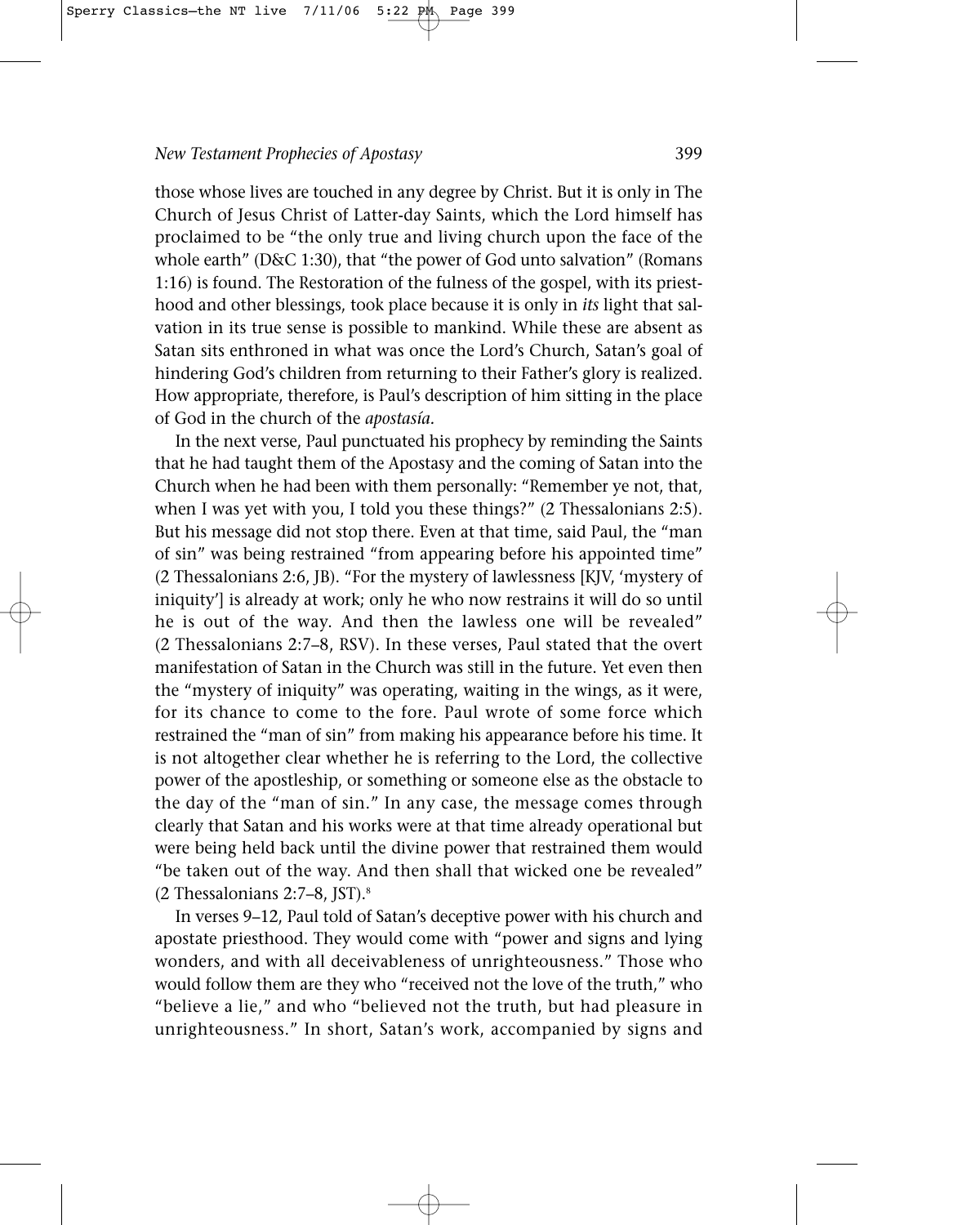miracles meant to counterfeit those of the Lord's true servants, would prosper because the Saints would reject the truth and believe falsehood.

Second Thessalonians 2:1–12 constitutes perhaps the most important prophecy in the New Testament concerning the Apostasy. Scholars of all perspectives generally agree that Paul is, in fact, expressing his belief in a rebellion against God that would precede the anticipated Second Advent of Jesus Christ.<sup>9</sup> What they do not agree on, of course, is what such a rebellion means and how it would manifest itself. Through the light of the restored gospel, Latter-day Saints can understand Paul's words in proper perspective.

*1 Timothy 4:1–3.* In Paul's first letter to Timothy, he prophesied concerning the departure of some of the Saints from the faith. "Now the Spirit speaketh expressly, that in the latter times some shall depart from the faith, giving heed to seducing spirits, and doctrines of devils; speaking lies in hypocrisy; having their conscience seared with a hot iron; forbidding to marry, and commanding to abstain from meats, which God hath created to be received with thanksgiving of them which believe and know the truth" (1 Timothy 4:1–3).

This prophecy has a number of features that make it of considerable interest. First of all, Paul specifically stated that his belief in the future defection was the result of revelation. In fact, not only did the Spirit speak these words to Paul, but it did so "expressly." The chronological note is also important. Paul used the term "latter times" (*hústeroi kairoí*) to denote the period in which the developments that he foretold would take place. In the ultimate sense, the period of time in which we now live can be called "the latter times" better than any other. As we learn through modern revelation, our day is the dispensation of the fulness of times—the preparatory era that precedes the Second Coming of the Savior. Yet Paul spoke using a different definition for "latter times." His focus was on the last days of the Christianity of his era, the "latter times" of the early Church.

A few decades after Paul foretold the departure of some from the faith in the "latter times," Jude announced to his readers that they were then in "the last time" (*éschatos chrónos;* see Jude 1:17–19). Similarly, John expressed to the readers of his first letter the certainty of the fact that they themselves were in "the last hour" (*eschátē hōrā*; see 1 John 2:18-19). Clearly John and Jude knew that they were not in the final era of the world, but their words reveal the fact that they knew that they were in the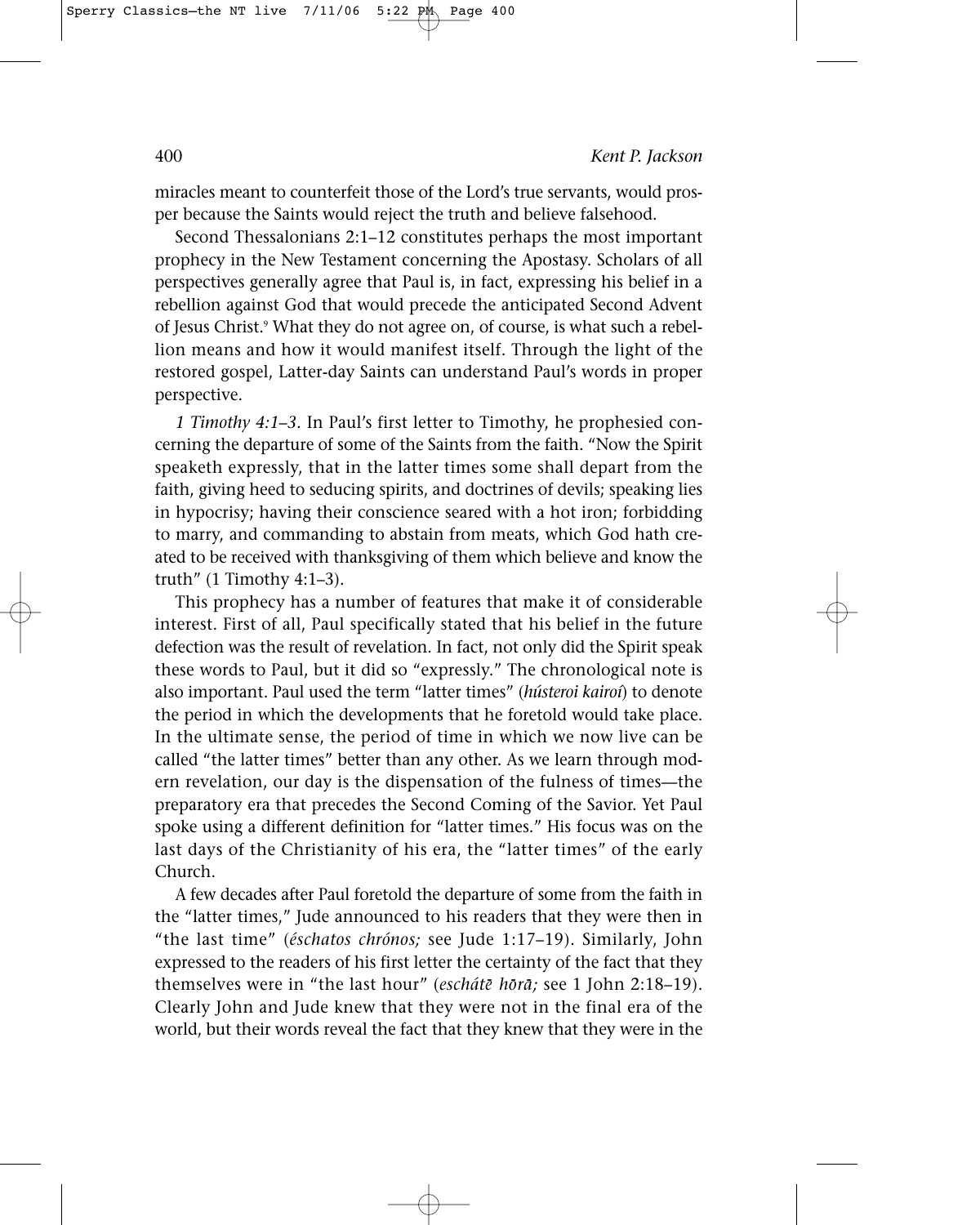final days of the Christian Church. That was the period of time concerning which the Spirit spoke "expressly" to Paul. Paul's term "the last days" in 2 Timothy 3:1 (*eschatai hemerai*) should be understood in the same light.

As we have seen in other prophecies examined so far, the departure from the faith would be a defection from true principles of doctrine. Paul wrote that those who would depart would give heed to what he calls "seducing spirits" and "doctrines of devils." It must be emphasized that what Paul saw was not an abandonment of religion but a shifting of loyalties from "the faith" to a false faith. Accompanying this defection would be the manifestation of the negative character traits cited in verse 2 (see also 2 Timothy 3:2–4).

Verse 3 is interesting because it mentions two examples of the false ideas that the counterfeit religious system would foster: a prohibition against marriage and a prohibition against certain foods. Beyond that the Apostle gave no further details.

In his prophecy in 1 Timothy, Paul did not express any of the feelings of doom or urgency that are so obvious in the letters of his fellow Apostle John, written about thirty-five years later. Yet for Paul, the present danger was real enough that he admonished Timothy personally to reject strange ideas (see v. 7) and to remind "the brethren" of his warnings (v. 6).

*2 Timothy 3:1–5, 13.* In the prophecy in 2 Timothy 3, which parallels that of 1 Timothy 4, Paul told his beloved coworker that "perilous times" would come in the last days (v. 1). In this passage, he emphasized the spiritual depravity that would be characteristic of the world in that era. "This know also, that in the last days perilous times shall come. For men shall be lovers of their own selves, covetous, boasters, proud, blasphemers, disobedient to parents, unthankful, unholy, without natural affection, trucebreakers, false accusers, incontinent, fierce, despisers of those that are good, traitors, heady, highminded, lovers of pleasures more than lovers of God" (2 Timothy 3:1–4). Elder Bruce R. McConkie has referred to such things as "signs of the times,"10 common to an age of the world in which the sanctifying power of the gospel is rejected and the Lord's Spirit is withdrawn.

Paul continued his sentence as follows: "having a form of godliness; but denying the power thereof" (2 Timothy 3:5). Latter-day Saints recognize these words as being among those spoken by the Lord to the Prophet Joseph Smith (see Joseph Smith–History 1:19). Paul's point within the context of his prophecy of the time of apostasy is that despite the inward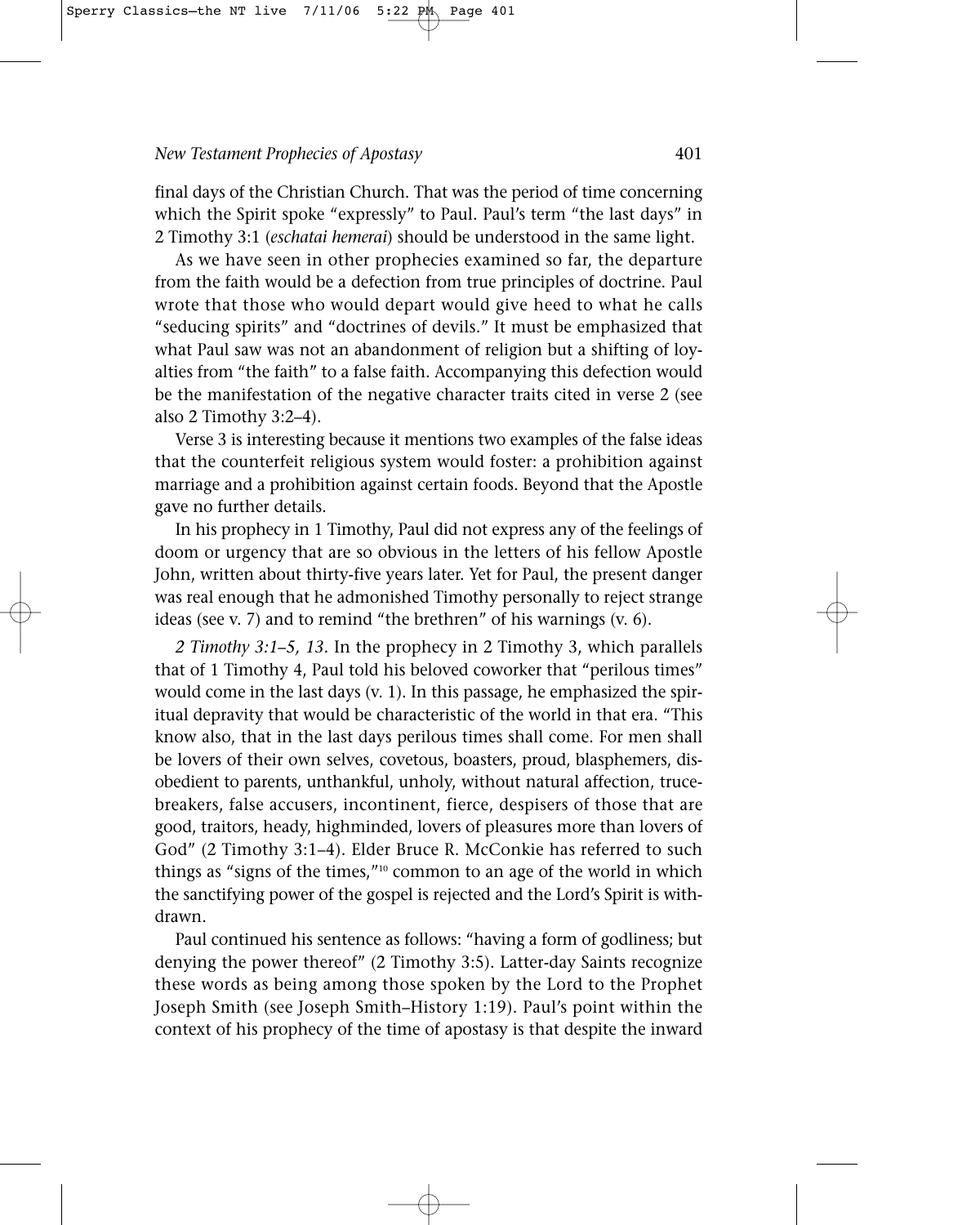corruption, the outward trappings of sanctity would remain. Yet the power of God would not be found there. It was in such a circumstance that the Lord spoke the same words to Joseph Smith in response to his question about which of the churches of his day was right.

As Paul continued his warning to Timothy of "perilous times" ahead, he spoke with increasing concern. In verse 13 we read, "But evil men and seducers shall wax worse and worse, deceiving, and being deceived." The fact that Paul knew that those "perilous times" were not far in the future is demonstrated by his personal plea to Timothy in verse 14: "But continue *thou* in the things which thou hast learned and hast been assured of, knowing of whom thou hast learned them" (emphasis added). Paul was confident of Timothy's unceasing faithfulness if he would but *continue* in the things that the Apostle had taught him and also in the words of the scriptures (see v. 15). For others of Timothy's generation there was more cause for concern.

*2 Timothy 4:3–4.* Paul's final prophecy of the abandonment of true religion is found in the last chapter of 2 Timothy. From the New International Version we read: "For the time will come when men will not put up with sound doctrine. Instead, to suit their own desires, they will gather around them a great number of teachers to say what their itching ears want to hear. They will turn their ears away from the truth and turn aside to myths" (2 Timothy 4:3–4). This passage paints a picture of rejection of the truth that is consistent in every detail with the other prophecies examined so far. In the verses that precede it, Paul charged Timothy strongly to "preach," "correct, rebuke and encourage" (NIV) the Saints. Verse 3 reveals that the reason for his urgency is the fact that he knew that a time was coming in which the Saints would no longer accept the truth. Paul's desire in this, his last preserved letter, was to hold off the onslaught of the inevitable rebellion. As has been noted already, what he foresaw was not an abandonment of religion. Much more serious than that, it was a willful rejection of true doctrine and its replacement by doctrines which were untrue but more to the liking of the hearers. Notice that the people involved, although unwilling to put up with correct teachings, desired teachings nonetheless. Having "itching ears," that is, a desire to hear religion, they would acquire teachers whose doctrines were acceptable to them. The final outcome of their actions would be the abandonment of truth and the acceptance of "fables."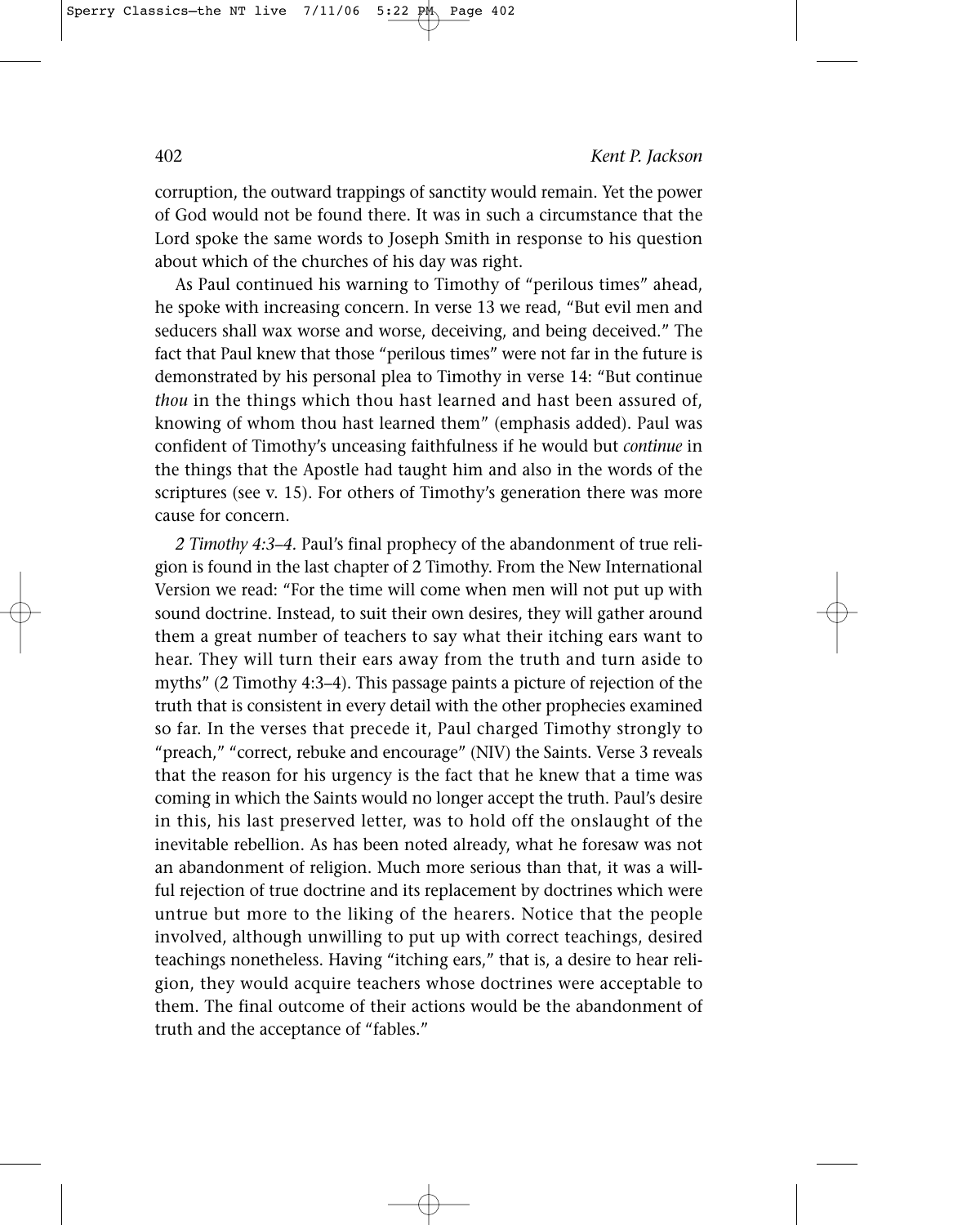*2 Peter 2:1–3.* Paul was not alone among the Apostles in prophesying doom for early Christianity. In 2 Peter, the chief Apostle foretold the introduction of false teachers into the Church. "But there were false prophets also among the people, even as there shall be false teachers among you, who privily shall bring in damnable heresies, even denying the Lord that bought them, and bring upon themselves swift destruction. And many shall follow their pernicious ways; by reason of whom the way of truth shall be evil spoken of" (2 Peter 2:1–2).

These false teachers, according to Peter, would "secretly introduce" (NIV) "damnable heresies." So successful would they be that as a result of their efforts, "the way of truth" would be blasphemed (future passive from *blasphēméō*).<sup>11</sup> Verse 3, quoted as follows from the New International Version, tells us more: "In their greed these teachers will exploit you with stories they have made up." This tells us something concerning their purpose: to exploit the members of the Church (KJV, "make merchandise of you"), and their method of doing so: by making up doctrine.

*1 John 2:18; Jude 1:4, 17–18.* There are a few passages in the New Testament that give evidence indirectly that an apostasy had been foretold. Of these, the most informative are found in 1 John 2:18 and Jude 1:4, 17–18. These verses actually speak of apostasy already present in the Church. While doing so they make mention of the fact that the Saints knew that it would come and had been warned appropriately. John wrote: "Little children, it is the last time: and as *ye have heard that antichrist shall come,* even now are there many antichrists; whereby we know that it is the last time" (1 John 2:18; emphasis added). What is important at this point is the fact that John reminded the Saints to whom he wrote that they had heard earlier that a time would come—called the "last time" (*escháte hōrā*) in which "antichrist" would come among the Church. They had been warned.

Similarly, Jude wrote: "Certain people have infiltrated among you, *and they are the ones you had a warning about,* in writing, long ago, when they were condemned for denying all religion, turning the grace of our God into immorality, and rejecting our only Master and Lord, Jesus Christ" (Jude 1:4, JB; emphasis added). This passage, which is much less clear in the King James Version and some other translations, tells that the readers had received written warning in the past of the coming of "godless men" (NIV) who would pervert the gospel and reject the Lord. After writing more about those predicted apostates and likening them to some of more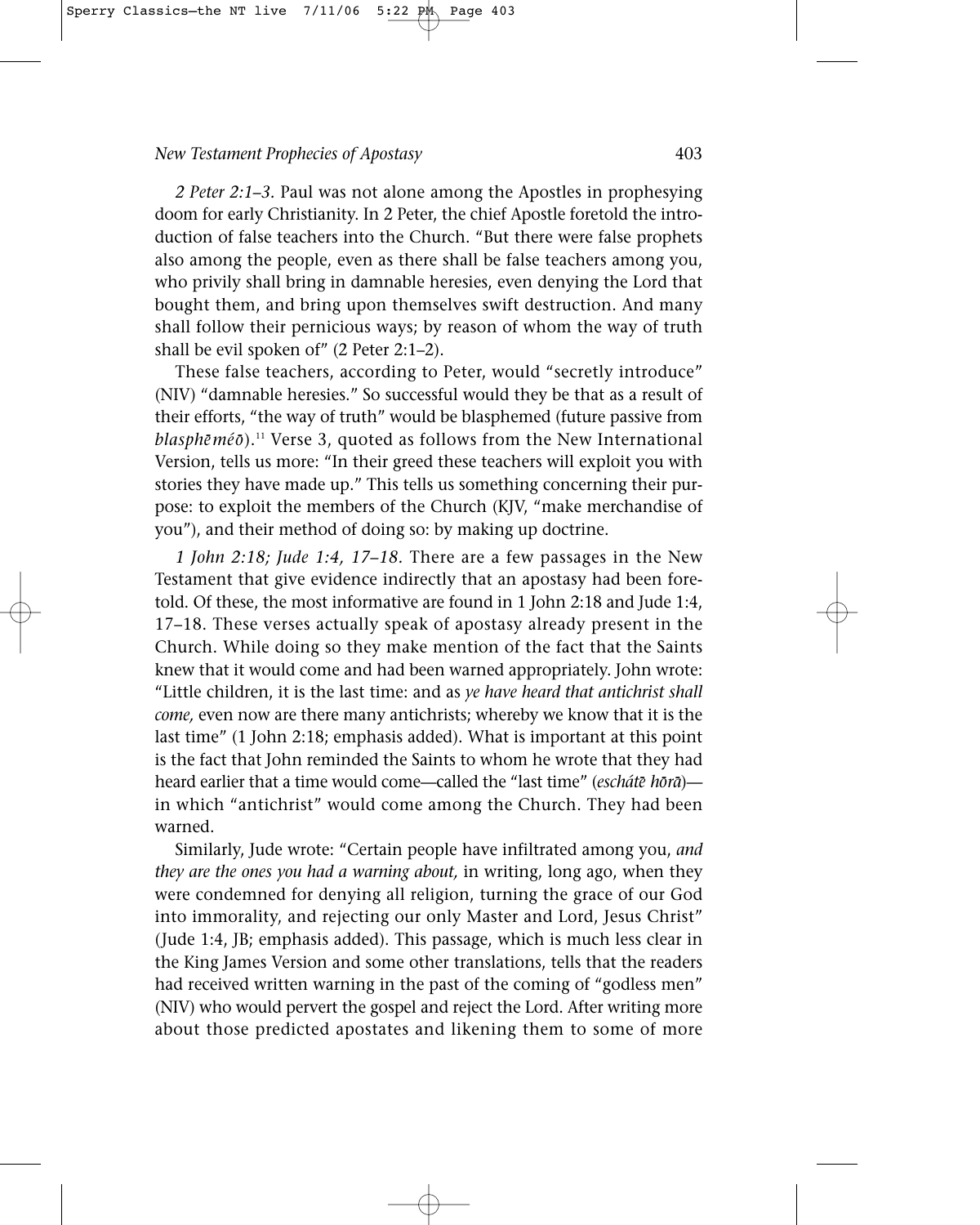ancient times, Jude continued: "But, dear friends, remember what the apostles of our Lord Jesus Christ foretold. They said to you, 'In the last times there will be scoffers who will follow their own ungodly desires.' These are the men who divide you, who follow mere natural instincts and do not have the Spirit" (Jude 17–19, NIV; emphasis added). The coming in the "last time" (*éschatos chrónos*) of those who would scoff at the true faith had been foretold, according to Jude, by "the apostles."

*Revelation 13:1–9.* The final prophecy to be examined is found in Revelation 13. Here we read John's vision of the victory of the forces of Satan over the Saints of the Lord. In chapter 12, John characterized the continual conflict between Satan and the works of God as the efforts of a red dragon—Satan—to destroy a woman and her children. In Revelation 12:17 we read, "And the dragon was wroth with the woman, and went to make war with the remnant of her seed, which keep the commandments of God, and have the testimony of Jesus Christ." This is part of an ongoing conflict that has existed since before man was placed on the earth, and it will continue until Satan suffers final defeat following the Millennium (see Revelation 20:10).

The episode from that conflict that is recorded in chapter 13 is directly relevant to the end of the early Christian Church. As the vision continued, John saw the appearance of a beast, "having seven heads and ten horns, and upon his horns ten crowns, and upon his heads the name of blasphemy" (Revelation 13:1). This beast was the agent of the dragon, Satan, from whom he had received "his power and his throne and great authority" (Revelation 13:2, NIV). In John's narrative, we find the beast blaspheming God, God's name, His dwelling place, and those who live in heaven (cf. *blasphēméō* in 2 Peter 2:2). John continued: "And it was given unto him to make war with the saints, *and to overcome them:* and power was given him over all kindreds, and tongues, and nations" (Revelation 13:7; emphasis added).

Without yielding to the temptation to attach rigid interpretations to John's metaphors, I feel that the information provided for us is sufficient to enable us to draw two confident conclusions about the beast, its identity, and its work. First of all, it is a deputy of Satan; it derives its power from him and does his work (see Revelation 13:2, 4). As God's work is "to bring to pass the immortality and eternal life of man" (Moses 1:39), Satan's and that of his beast is to do the opposite. The Prophet Joseph Smith said that the beast was "in the likeness of the kingdoms of the earth"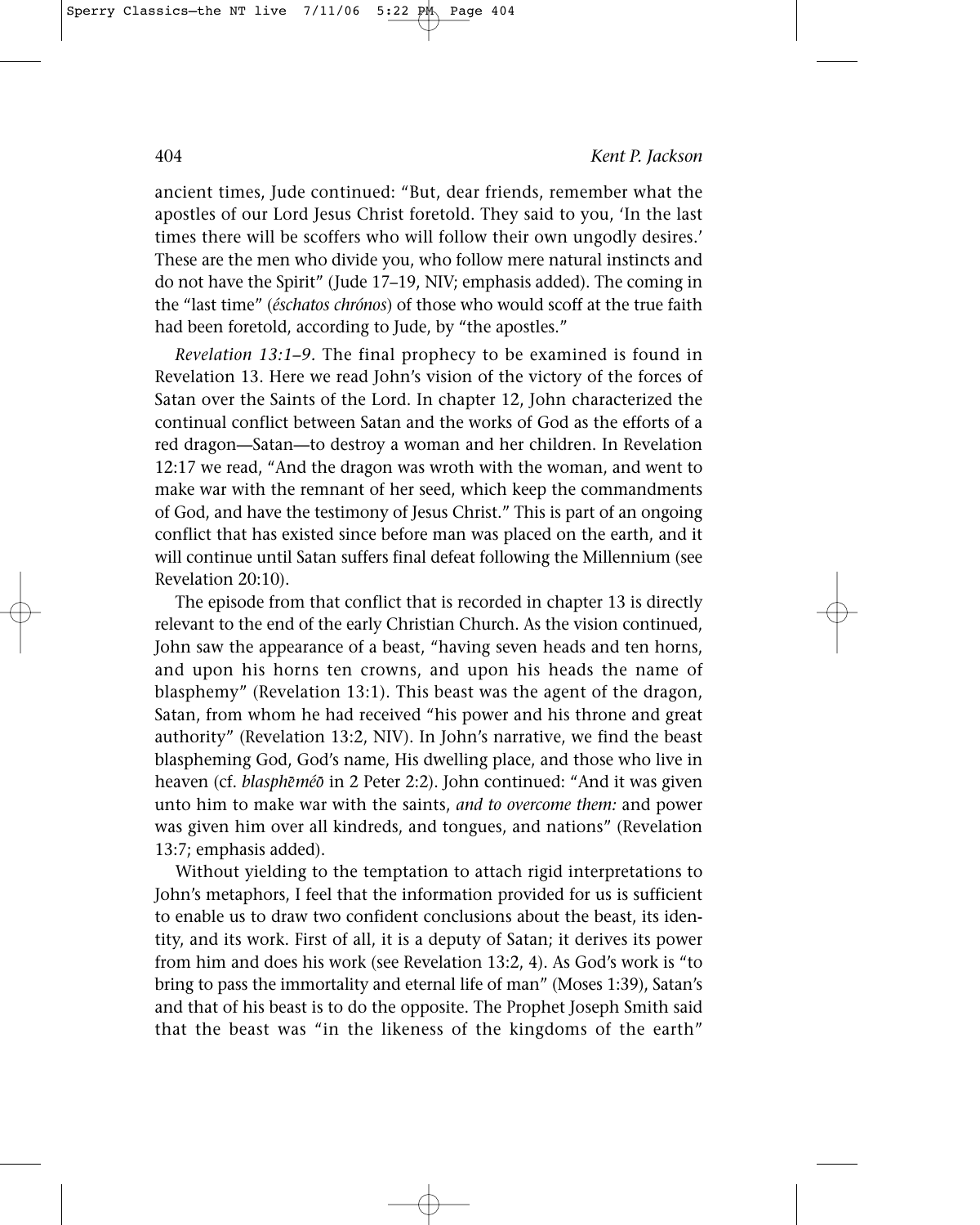(Revelation 13:1, JST). "Kingdom" in a scriptural context can mean, of course, any kind of institution, movement, force, or power—religious, political, or otherwise. The second statement that we can make concerning the beast is that it accomplished what it was sent to do. Verse 7 records the tragic fact that it succeeded: it overcame the Saints.

In viewing John's beast in the light of its context in Revelation 13 and other prophetic statements concerning the fall of the Church, we can identify it as the institutions or forces of Satan that prevailed over early Christianity following the time of the Apostles. As for the nature of those forces, it should be remembered that the scriptures we have examined so far present in clear focus the prophetic vision of the Apostles: the cause of the Apostasy would be the rejection of the truth by the members of the Church. In this light, the beast seen by John that overcame the Saints might be interpreted best as being Christianity itself—not the Christianity of Jesus, Peter, John, and Paul, but the Christianity that overcame the Saints and Apostles and survived into the next generation.

#### **CONCLUSION**

The foregoing scriptural passages demonstrate that Jesus and His Apostles knew that the church that they headed would come to an end shortly after their generation. They bore a somber witness to that knowledge in the record that they left behind for later readers—the New Testament. All Christians who take seriously the apostolic testimony must reckon with the prophetic word of the inspired witnesses that the forces of false religion would prevail over those of the truth and that the church which was guided by the power of the apostleship in the first century would no longer exist in the second.

### **NOTES**

1. See, for example, James E. Talmage, *The Great Apostasy* (Salt Lake City: Deseret Book, 1909); James E. Talmage, *Articles of Faith* (Salt Lake City: The Church of Jesus Christ of Latter-day Saints, 1913), 198–216. After the original publication of this article in 1983, I expanded on the theme in "Watch and Remember: The New Testament and the Great Apostasy," John M. Lundquist and Stephen D. Ricks, eds., in *By Study and Also By Faith: Essays in Honor of Hugh W. Nibley on the Occasion of His Eightieth Birthday, Vol. 1* (Salt Lake City: Deseret Book and FARMS, 1990), 81–117, a briefer version of which appeared earlier as "Early Signs of Apostasy," *Ensign,* December 1984, 8–16. My book *From Apostasy to Restoration* (Salt Lake City: Deseret Book, 1996), 8–18, summarizes the same thoughts and